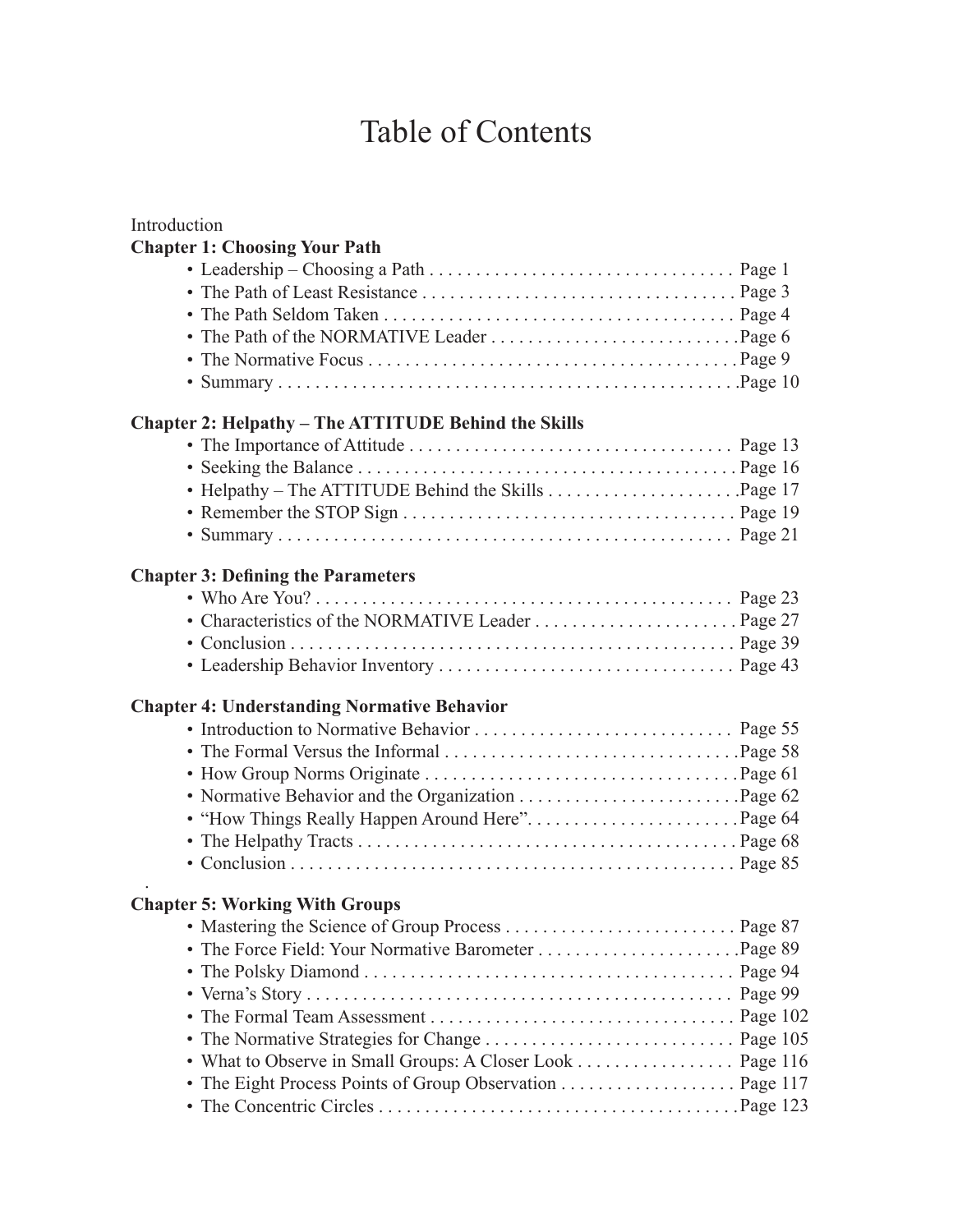| • The Group Interview: Selecting the Best Candidate Page 155      |  |
|-------------------------------------------------------------------|--|
| <b>Chapter 6: Working With Individual Behavior</b>                |  |
|                                                                   |  |
|                                                                   |  |
|                                                                   |  |
|                                                                   |  |
| • Breaking the Cycles of Prejudice - Seeking the Balance Page 172 |  |
|                                                                   |  |
|                                                                   |  |
|                                                                   |  |
|                                                                   |  |
|                                                                   |  |
|                                                                   |  |
|                                                                   |  |
|                                                                   |  |
|                                                                   |  |
|                                                                   |  |
|                                                                   |  |
|                                                                   |  |
|                                                                   |  |
| • The Decision Planner: For Making That Tough Decision Page 224   |  |
|                                                                   |  |
| <b>Chapter 7: Climbing the Mountain of Success</b>                |  |
|                                                                   |  |
|                                                                   |  |
|                                                                   |  |
|                                                                   |  |
|                                                                   |  |
|                                                                   |  |
|                                                                   |  |
| • A Performance Assessment System: Introduction Page 247          |  |
|                                                                   |  |
|                                                                   |  |
|                                                                   |  |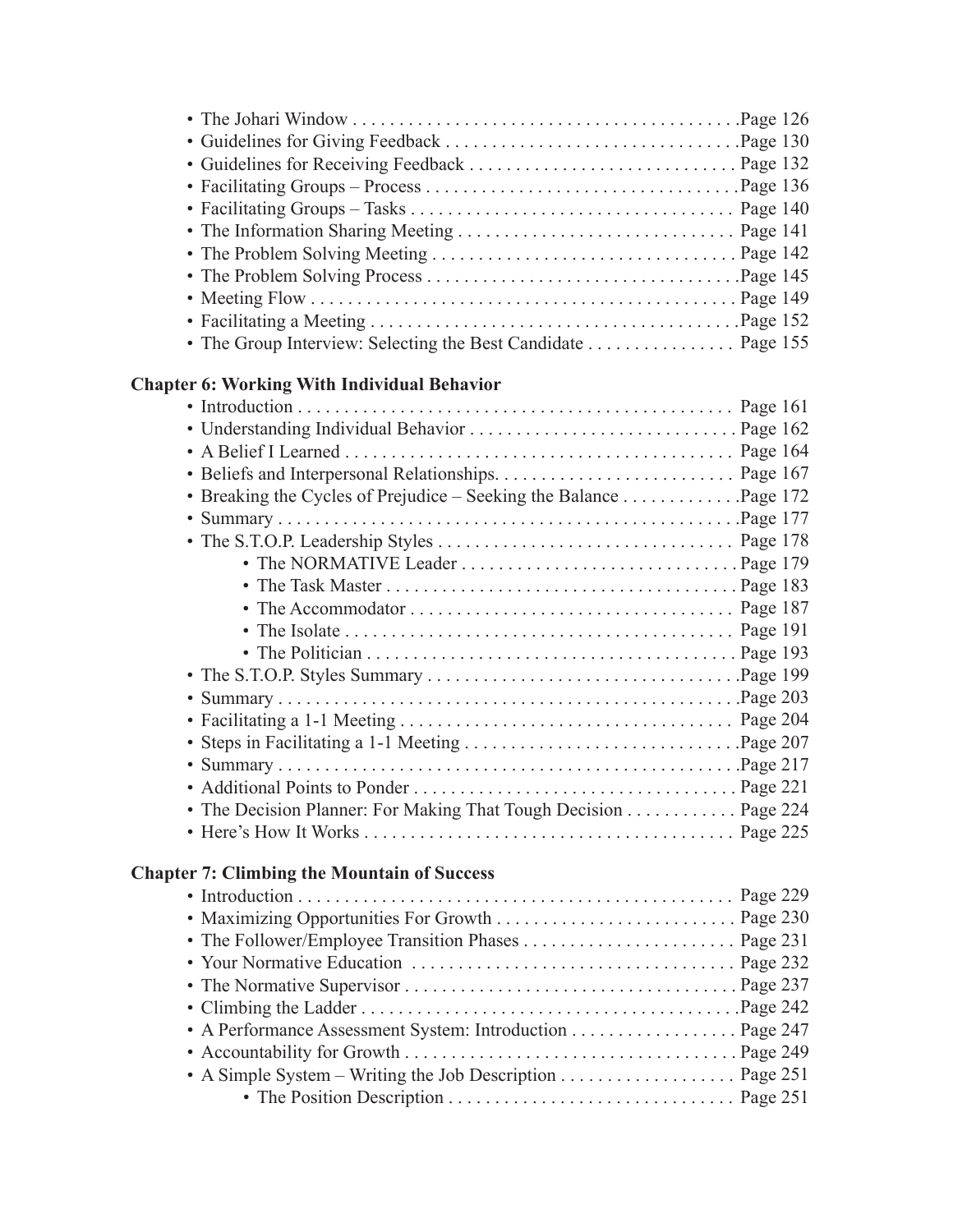| • Recommendations for Conducting a Performance Assessment. Page 265 |  |
|---------------------------------------------------------------------|--|
|                                                                     |  |
|                                                                     |  |
|                                                                     |  |
| • Managing Your Time: From Obstacles to Opportunities Page 283      |  |
|                                                                     |  |
|                                                                     |  |
|                                                                     |  |
| <b>Chapter 8: Human Nature – The Problem and the Solution</b>       |  |
|                                                                     |  |
|                                                                     |  |
|                                                                     |  |
|                                                                     |  |
| <b>Chapter 9: Climbing the Mountain of Success</b>                  |  |
|                                                                     |  |
| • Maximizing Opportunities For Growth  Page 310                     |  |
|                                                                     |  |
| <b>Chapter 10: Seeking the Balance</b>                              |  |
|                                                                     |  |
|                                                                     |  |
|                                                                     |  |
|                                                                     |  |
|                                                                     |  |
|                                                                     |  |
| <b>Chapter 11: Our Dysfunctional Cultures</b>                       |  |
|                                                                     |  |
| • Reality and the Normative Perspective  Page 335                   |  |
| • The Conservative, The Liberal and The Radical Page 337            |  |
|                                                                     |  |
| • On Racism/Diversity and Political Correctness Page 344            |  |
|                                                                     |  |
|                                                                     |  |
|                                                                     |  |
|                                                                     |  |
|                                                                     |  |
|                                                                     |  |
|                                                                     |  |
|                                                                     |  |